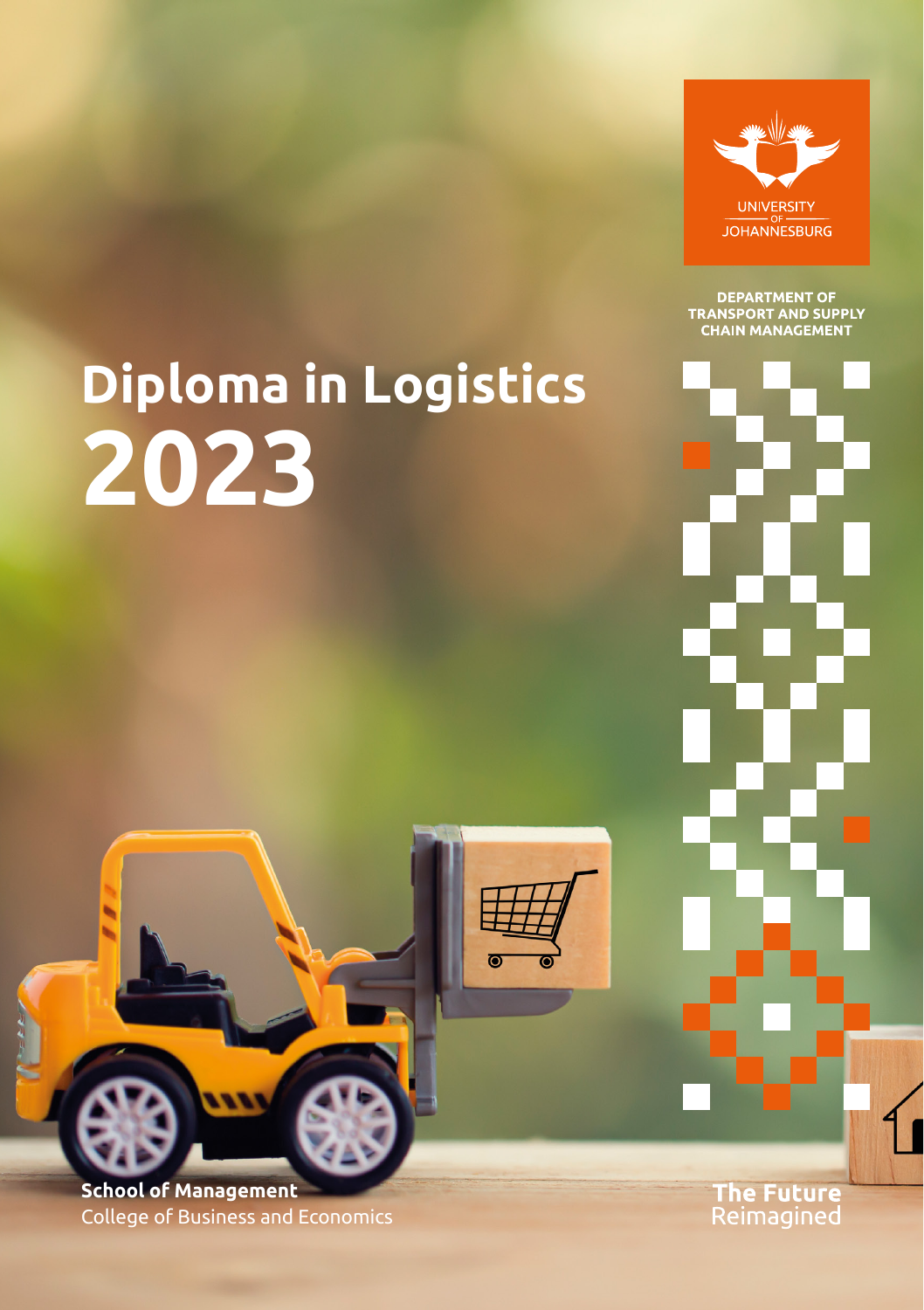

## **DIPLOMA IN LOGISTICS**

## **PROGRAMME CO-ORDINATION**

#### **PROGRAMME MANAGER**

**Mr H van den Berg** • 011 559 1363 • K Green 13 • [hugov@uj.ac.za](mailto:hugov@uj.ac.za)  Auckland Park Bunting Road Campus

#### **ADMINISTRATION**

**Mr S Ndhlovu** • 011 559 1620 • K Green 1 • [sndhlovu@uj.ac.za](mailto:sndhlovu@uj.ac.za) Auckland Park Bunting Road Campus

#### **PROGRAMME COORDINATOR**

**Mrs S Vorster** • 011 559 1179 • K Green 8 • [soniav@uj.ac.za](mailto:soniav@uj.ac.za) Auckland Park Bunting Road Campus

#### **COLLEGE OFFICER**

**Mr O Thebe** • 011 559 1364 • A Red 4 • oupat[@uj.ac.za](mailto:oupat@uj.ac.za) Auckland Park Bunting Road Campus

#### Department of Transport and Supply Chain Management (TSCM)

School of Management (SoM), College of Business and Economics (CBE) University of Johannesburg (UJ) Auckland Park Bunting Road Campus (APB) PO Box 524, Auckland Park 2006

**<www.uj.ac.za/transport>**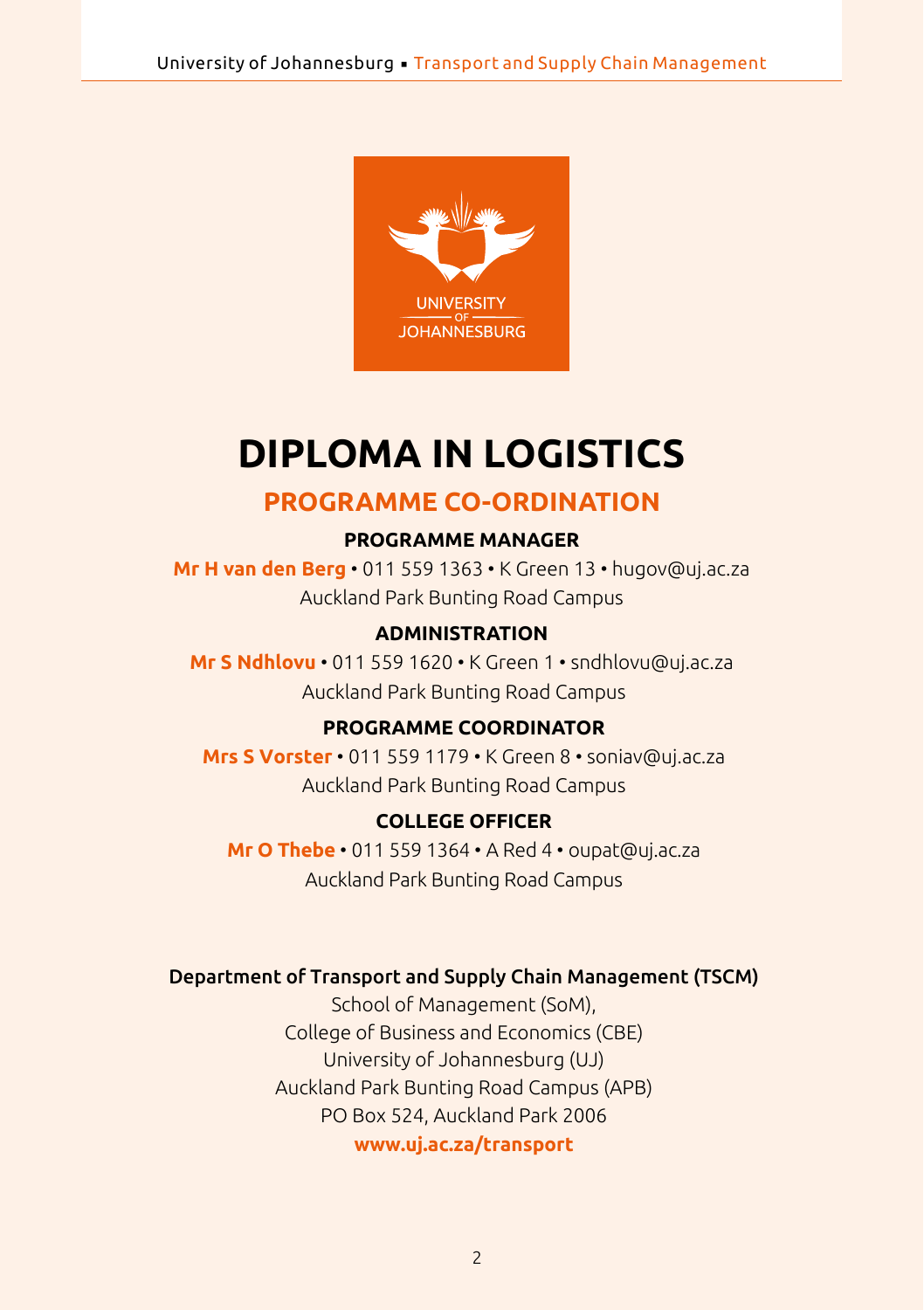## **1. INFORMATION ON QUALIFICATION**

The University of Johannesburg (UJ) offers the Diploma in Logistics on a NQF level 6.

The programme is offered full-time on the Auckland Park Bunting Road Campus (APB).

## **2. CONTACT SESSIONS** (Only in JHB)

- **•** First year, five subjects per semester, compulsory class attendance for each subject.
- **•** Second year, five subjects per semester, compulsory class attendance for each subject.
- **•** Third year, four subjects per semester, compulsory class attendance for each subject.

## **3. DURATION OF QUALIFICATION**

Three year qualification (Full-time).

## **4. ADMISSION REQUIREMENTS**

| PROGRAMME               | Qualification Code | Minimum APS                                                      | English   | Mathematics        | Mathematical Literacy | CAREER                                                                                                                              | CAMPUS     |
|-------------------------|--------------------|------------------------------------------------------------------|-----------|--------------------|-----------------------|-------------------------------------------------------------------------------------------------------------------------------------|------------|
| Diploma in<br>Logistics | DJLOGQ             | 22 with<br>Mathematics<br>OR 24 with<br>Mathematical<br>Literacy | $4(50%+)$ | $(40%+)$<br>$\sim$ | $(60%+)$<br>LN.       | Purchasing Manager,<br>dealing with the<br>purchasing aspects of<br>running a business.<br>Warehouse Manager.<br>Logistics Manager. | <b>APB</b> |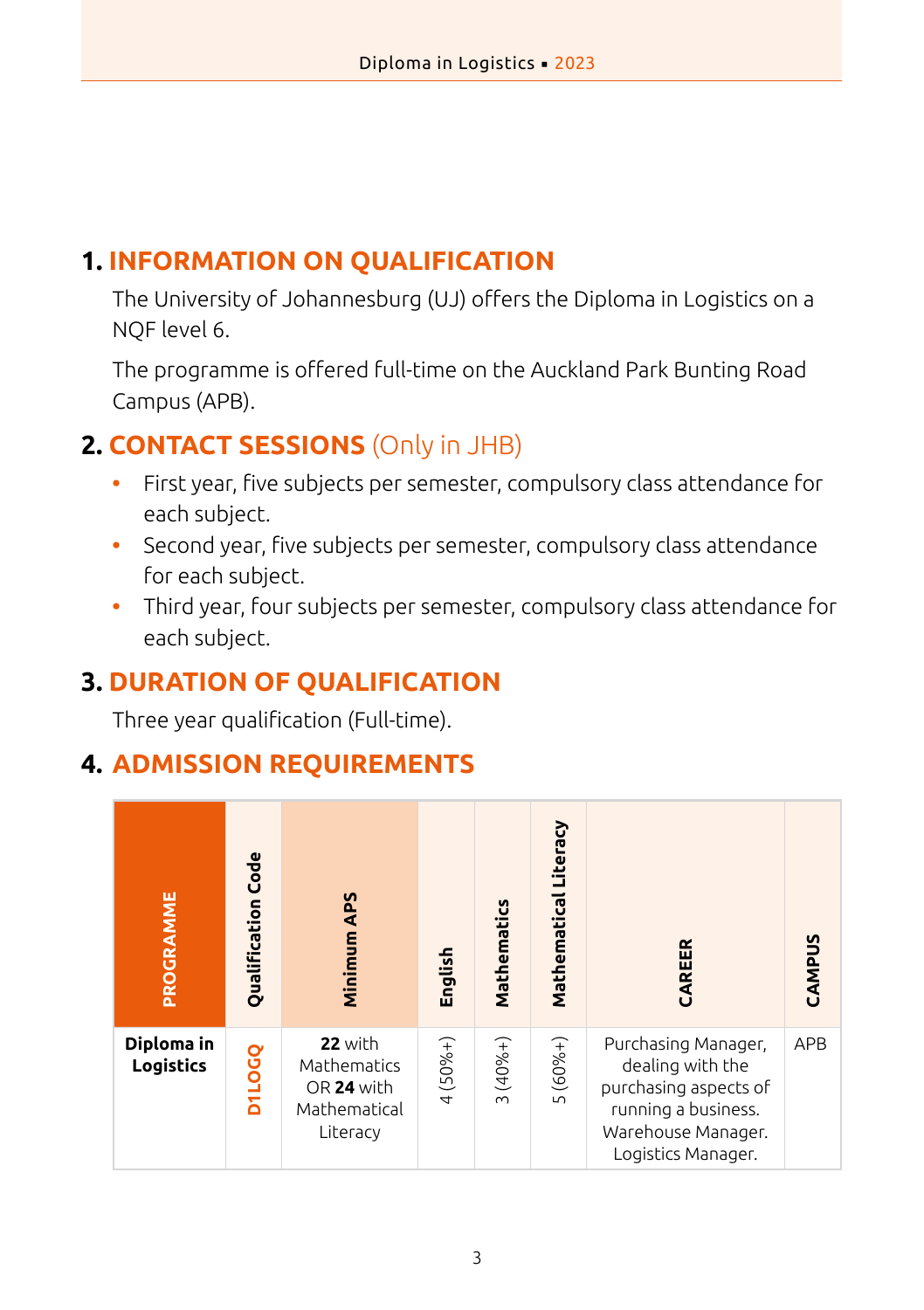## **5. LEARNING PATH**

You are eligible to apply for the Advanced Diploma Logistics after completion of the Diploma Logistics.

## **6. ASSESSMENTS**

- **•** Various assessments take place during the course of the qualification.
- **•** These can take the form of assignments, tests, presentations, case studies, exams and others.
- **•** A minimum semester mark of 40% is required to gain entrance to the examination.
- **•** Semester mark (50% of final mark)
- **•** One theoretical examination (50% of final mark)

## **7. APPLICATION / REGISTRATION**

- **•** Complete the University of Johannesburg application form (available on the departments website at [https://www.uj.ac.za/faculties/cbe/](https://www.uj.ac.za/faculties/cbe/Transport-and-Supply-Chain-Management/Pages/Undergraduate-Programmes.aspx) [Transport-and-Supply-Chain-Management/Pages/Undergraduate-](https://www.uj.ac.za/faculties/cbe/Transport-and-Supply-Chain-Management/Pages/Undergraduate-Programmes.aspx)[Programmes.aspx](https://www.uj.ac.za/faculties/cbe/Transport-and-Supply-Chain-Management/Pages/Undergraduate-Programmes.aspx)). Closing date for applications: 30 September 2022, to study in 2023.
- **•** Attach **certified** copies of your highest academic qualifications **and** first page of your identification document to the application form. Remember to sign the application form on the last page.
- **•** It is recommended that you enroll for 3 (three) subjects in the first semester and 2 (two) in the second semester.
- **•** Students will be notified of their acceptance.
- **•** Registration period for the Diploma: **January each year**.
- **•** Please contact student finances with regard to any fee queries.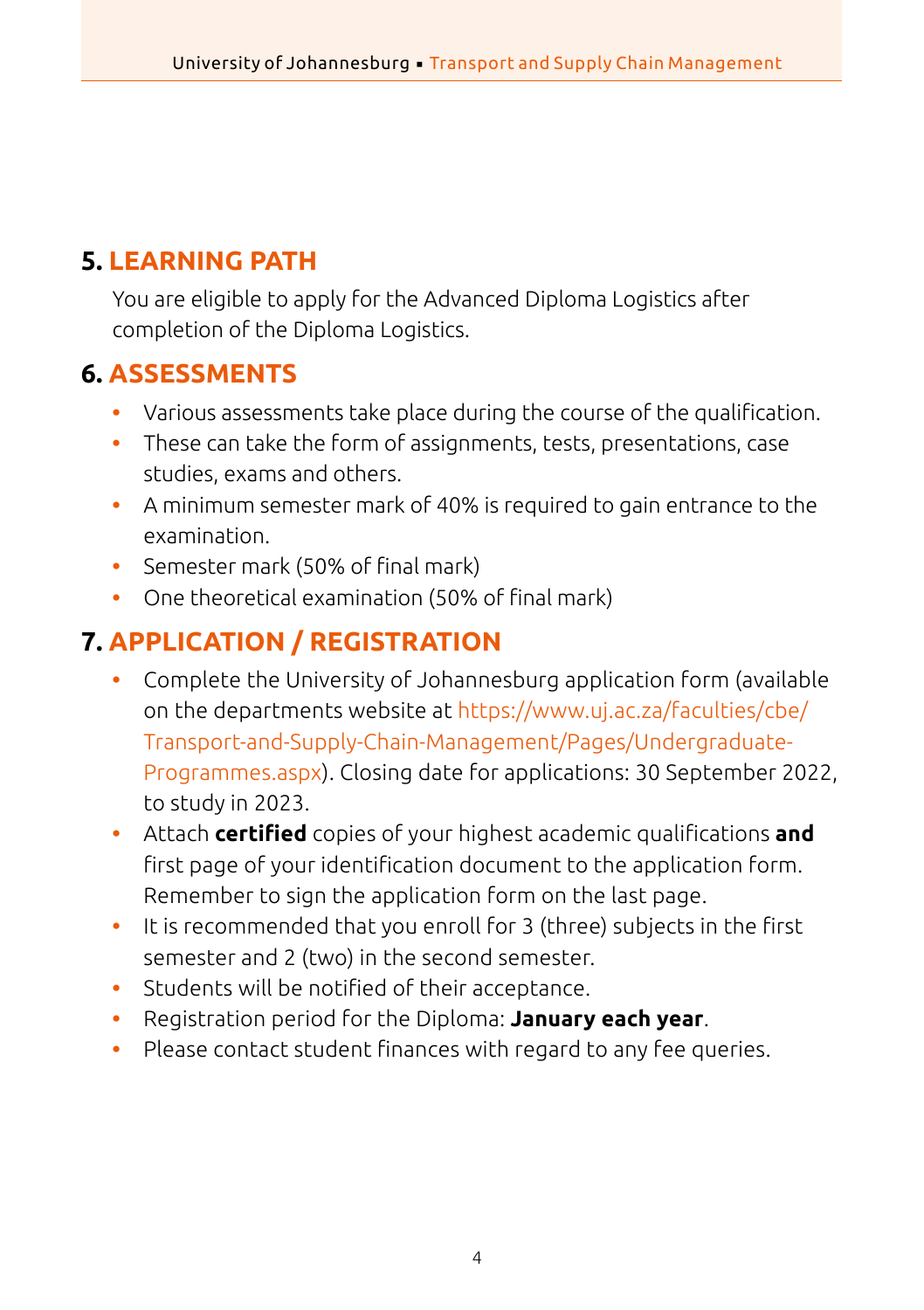## **8. CURRICULUM/COURSE CONTENT** (broken into years)

Registered students will be supplied with detailed learning guides.

Textbooks can be obtained from all major suppliers.

## **DIPLOMA (LOGISTICS)** (D1LOGQ)

#### **CURRICULUM** – **FIRST YEAR**

FIRST SEMESTER

| <b>CODE</b>                      | <b>MODULES</b>                               |
|----------------------------------|----------------------------------------------|
| BBA1AA1                          | BUSINESS AND ADMINISTRATIVE COMMUNICATION 1A |
| BMAO1A1                          | <b>BUSINESS MANAGEMENT 1A</b>                |
| EUCO <sub>1</sub> A <sub>1</sub> | END-USER COMPUTING 1A                        |
| EMRO1A1                          | EMPLOYMENT RELATIONS 1A                      |
| MARO1A1                          | MARKETING 1A                                 |
| TOTAL                            | 5 SEMESTER MODULES                           |
|                                  |                                              |

#### SECOND SEMESTER

#### **CODE MODULES**

| BBA1BB1      | BUSINESS AND ADMINISTRATIVE COMMUNICATION 1B |
|--------------|----------------------------------------------|
| BMAO1B1      | <b>BUSINESS MANAGEMENT 1B</b>                |
| EUCO1B1      | <b>END-USER COMPUTING 1B</b>                 |
| EMRO1B1      | <b>EMPLOYMENT RELATIONS 1B</b>               |
| MARO1B1      | MARKETING 1B                                 |
| <b>TOTAL</b> | 5 SEMESTER MODULES                           |

#### **CURRICULUM** – **SECOND YEAR**

FIRST SEMESTER

| <b>CODE</b>                      | <b>MODULES</b>                |
|----------------------------------|-------------------------------|
| AAS1AA1                          | APPLIED ACCOUNTANCY SKILLS 1A |
| <b>BUL41A1</b>                   | <b>BUSINESS LAW 1A</b>        |
| BMAO2A2                          | BUSINESS MANAGEMENT 2A        |
| LOGO2A2                          | LOGISTICS 2A                  |
| PURO <sub>2</sub> A <sub>2</sub> | PURCHASING 2A                 |
| <b>TOTAL</b>                     | <b>5 SEMESTER MODULES</b>     |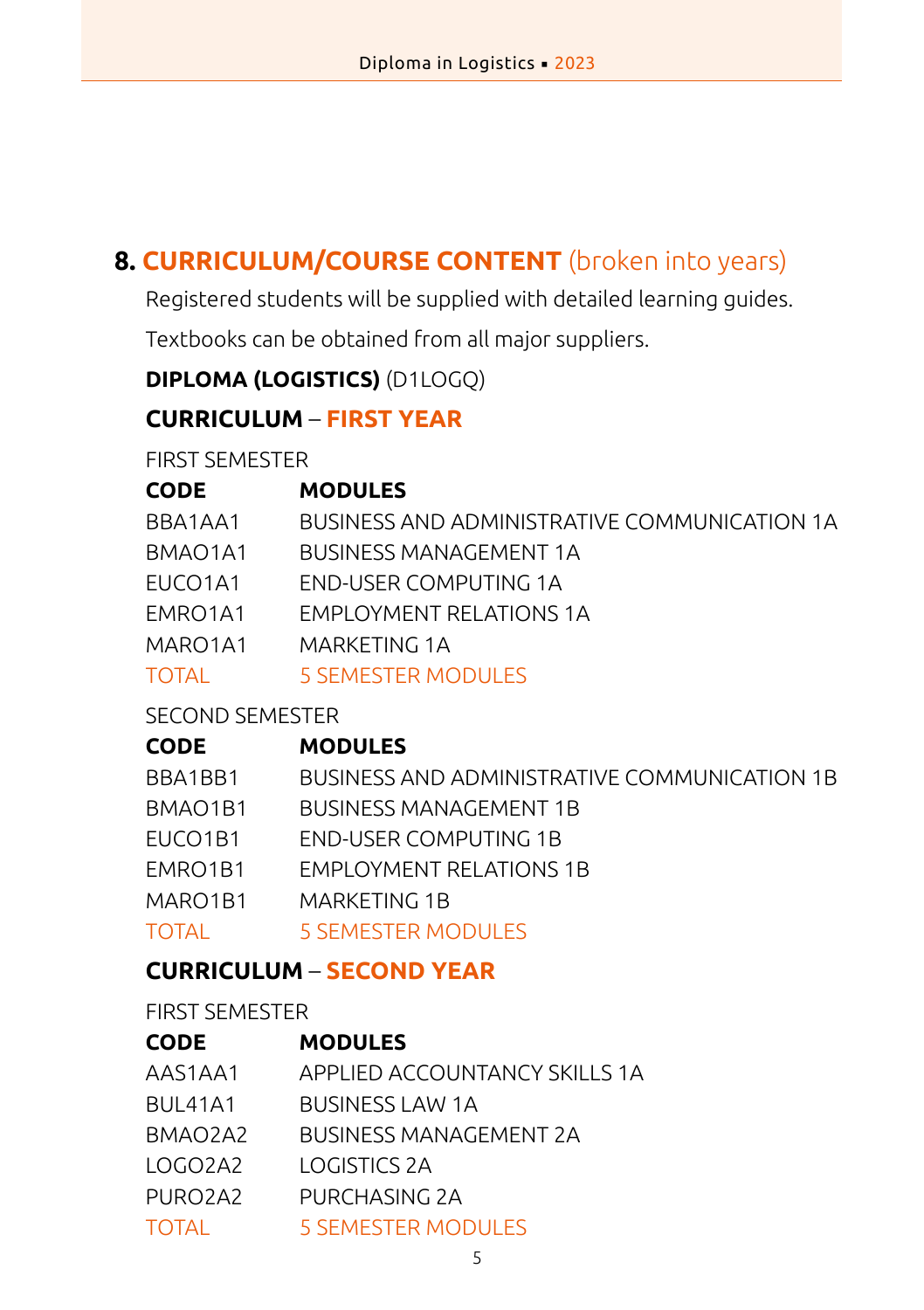#### SECOND SEMESTER

#### **CODE MODULES**

| AAS1BB1        | APPLIED ACCOUNTANCY SKILLS 1B |
|----------------|-------------------------------|
| <b>BUL41B1</b> | <b>BUSINESS LAW 1B</b>        |
| BMAO2B2        | <b>BUSINESS MANAGEMENT 2B</b> |
| LOGO2B2        | LOGISTICS 2B                  |
| PURO2B2        | PURCHASING 2B                 |
| <b>TOTAL</b>   | <b>5 SEMESTER MODULES</b>     |

## **CURRICULUM** – **THIRD YEAR**

#### FIRST SEMESTER

| <b>CODE</b>     | <b>MODULES</b>                     |
|-----------------|------------------------------------|
| BMAO3A3         | BUSINESS MANAGEMENT 3A             |
| LOGO3A3         | LOGISTICS 3A                       |
| <b>PPI 11A1</b> | PRODUCTION PLANNING AND CONTROL 1A |
| PURO3A3         | PURCHASING 3A                      |
| <b>TOTAL</b>    | <b>4 SEMESTER MODULES</b>          |

## SECOND SEMESTER

| CODE     | <b>MODULES</b>                     |
|----------|------------------------------------|
| BMAO3B3  | <b>BUSINESS MANAGEMENT 3B</b>      |
| LOGO3B3  | LOGISTICS 3B                       |
| PPI 11B1 | PRODUCTION PLANNING AND CONTROL 1B |
| PURO31B3 | PURCHASING 3B                      |
| TOTAL    | 4 SEMESTER MODULES                 |

**The University reserves the right to amend enrolment requirements, timetables, dates, fees and programme contents as and when the need arises, without prior notice.**